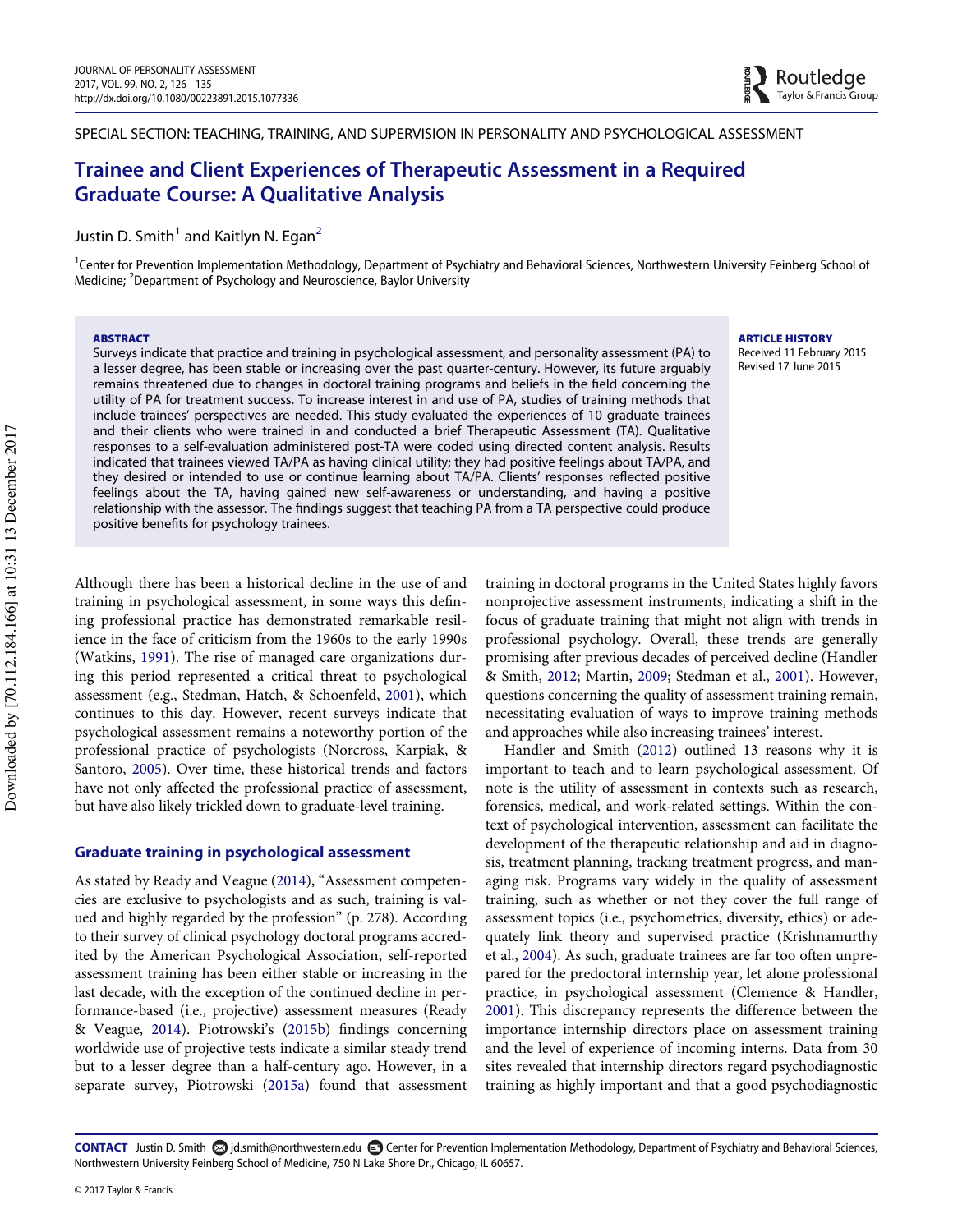training background can make graduate students more competitive for securing an internship slot. However, one study revealed that an estimated 25% of graduate students in clinical and counseling psychology doctoral programs receive adequate training in report writing to be considered ready for predoctoral internship (Stedman et al., [2001\)](#page-9-1). The gap between graduate training, internship, and professional practice is evident to the trainees as well. The results of national surveys of clinical, counseling, and school psychologists indicated that many psychologists believe that their predoctoral course work, practica, or internship left them unprepared for the next phase of assessment training or practice (e.g., Clemence & Handler, [2001;](#page-8-4) Curry & Hanson, [2010](#page-8-5)). Unfortunately, the shortcomings in graduate training programs mean that the burden of crafting psychologists competent in performing assessments falls on internship programs (Stedman et al., [2001\)](#page-9-1) and to some extent postdoctoral training.

Even though multiple studies have been conducted concerning assessment training, the focus has been almost exclusively on reports from training program directors, internship directors, and practicing psychologists. The perspective of the trainee is a major shortcoming in the current body of research, yet it might be one of the most important factors in whether future generations of psychologists become interested and invested in learning and practicing psychological assessment. This additional perspective could illuminate the strengths and deficits of current assessment training models, provide targets for improvement, and help shape efforts at reform, if indicated.

# Therapeutic Assessment

Beginning in the late 1970s, led by the pioneering work of Fischer ([1985/1994](#page-8-6)), a paradigm shift began in the field of psychological assessment toward a more humanistic and phenomenological approach. This shift gave way to the development of a subfield of psychological assessment referred to collectively as Collaborative/Therapeutic Assessment (for a discussion of the distinction among the various approaches in this subfield, see Finn, Fischer, & Handler, [2012](#page-8-7)). In brief, practitioners using a collaborative/therapeutic approach conduct psychological assessment with the explicit aim of directly improving client distress, symptomatology, and functioning. Empirical research supports the effectiveness for these aims (e.g., Finn & Tonsager, [1992;](#page-8-8) Newman & Greenway, [1997](#page-8-9); Smith, Handler, & Nash, [2010\)](#page-9-5) as well as enhancing clinically meaningful therapeutic processes (e.g., Ackerman, Hilsenroth, Baity, & Blagys, [2000;](#page-8-10) De Saeger et al., [2014;](#page-8-11) Hilsenroth, Peters, & Ackerman, [2004;](#page-8-12) Ougrin, Ng, & Low, [2008;](#page-8-13) Smith, Eichler, Norman, & Smith, [2015\)](#page-9-6). The core values of the Therapeutic Assessment (TA) reflect the therapeutic aims of the model: humility, respect, compassion, collaboration, and openness and curiosity (Finn, [2009\)](#page-8-14).

TA emerged from this paradigm shift. Martin ([2009\)](#page-8-2) noted that TA is one avenue through which psychological assessment has begun to reemerge in graduate training programs. In many ways the tenets and core values of the TA model align with the current trend in health care toward more collaborative and client-centered approaches (e.g., Laine & Davidoff, [1996](#page-8-15)). The TA approach also appeals to psychologists interested in

understanding the "whole person" and not simply in determining the client's psychiatric diagnosis. Anecdotally, graduate trainees report that TA is less pathologizing, more natural, and more clinically useful than a traditional approach to psychological assessment (Finn, [1998;](#page-8-16) Handler, Fowler, & Hilsenroth, 1998). Ougrin, Zundel, Ng, Habel, and Latif [\(2013\)](#page-8-17) evaluated the outcomes of training 24 clinicians in the use of TA as a brief intervention for adolescents who self-harm. Although their primary focus was fidelity to the TA model and clinical efficacy, they found that training in TA was associated with improved quality and the trainees reported high satisfaction.

# This study

The purpose of this study was to examine graduate student experiences of learning TA and conducting a brief TA in the context of a required doctoral course in personality assessment (PA). The course design and objectives were largely a product of the context in which the course was being taught. When approached to teach this course, the instructor (the first author) was informed that the training program valued evidence-based practice, diversity, and social justice; that the PA course had received abysmal course evaluations in recent years; and that psychological assessment was routinely criticized by the program's trainees as being reductionistic, culturally insensitive, pathologizing, and not useful to clinical practice. Thus, the instructor designed a course that would introduce students to PA from a TA perspective. The formal course objectives included (a) Foster interest and curiosity in the practice of TA/PA, (b) demonstrate the clinical utility of TA/PA, and (c) provide a positive experience of TA/PA for trainees and clients. The course culminated in each trainee conducting a brief TA and completing a self-evaluation consisting of open-ended questions concerning their experience with the project. A qualitative coding system using a directed content analysis approach based on the course objectives and the core values of TA was developed and used to code the trainees' responses. Client responses were coded according to the four subscales of the Assessment Questionnaire, Version 2  $(AQ-2; Finn, Schroeder,$ & Tonsager, [2000\)](#page-8-18): new self-awareness/understanding, positive accurate mirroring, positive relationship with the examiner, and negative feelings about the assessment.

# Method

# Procedure

Ten graduate student trainees in a counseling psychology doctoral program were enrolled in a required graduate course titled Psychological Assessment II: Personality. The course covered administration, scoring, and interpretation of PA instruments and other tests for psychopathology in adults. The principles, procedures, and techniques of the TA model were covered via readings, lecture, and the use of videotaped sessions of the instructor conducting a TA with an adult client. The final course project consisted of trainees conducting a brief TA of a volunteer client. Volunteer clients were recruited from the master's program in couples and family therapy. They were sent a program-wide e-mail message offering a no-cost psychological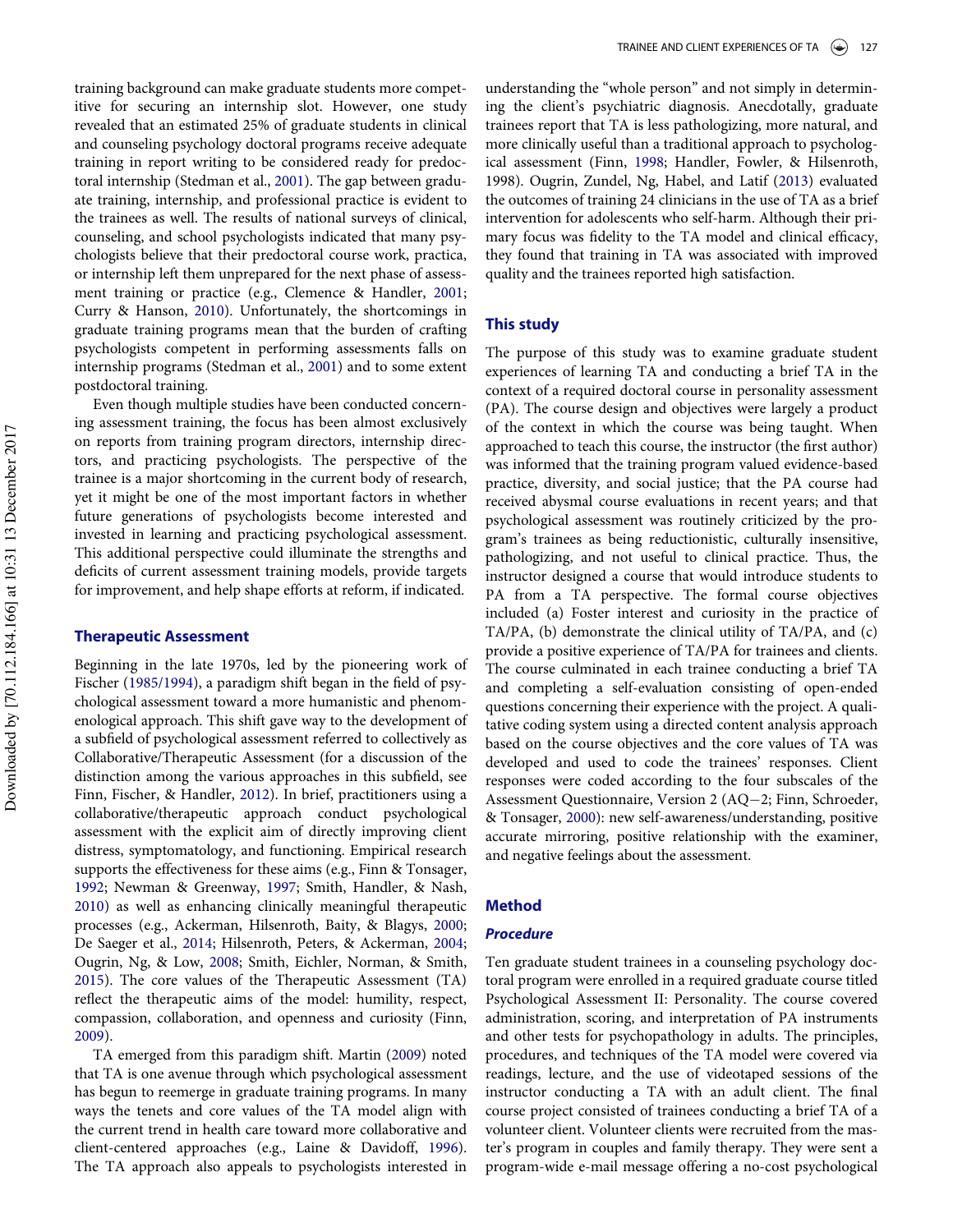assessment that could help the students with issues related to their clinical training and clinical work and current interpersonal and mental health concerns. No additional incentive was offered for participation and volunteer participants were not screened.

The TA included an initial session, one or two test administration sessions, a summary and discussion session, and the preparation of a TA letter for the client. In keeping with the TA model, in the initial session the client and trainee collaboratively developed assessment questions and discussed background related to each question, which guided the selection of psychological tests appropriate to answering the assessment questions. Examples of assessment questions posed in this study include, "How are my romantic relationships affected by codependency and approval-seeking and how can I be more balanced?," "How can I start new friendships and maintain current friendships more easily and with less anxiety?," and "Why might I worry so much and what might be potentially helpful coping strategies?" For this project, trainees were required to administer a broadband self-report measure, such as the Minnesota Multiphasic Personality Inventory-2 Restructured Form (Tellegen & Ben-Porath, [2008](#page-9-7)) or the Personality Assessment Inventory (Morey, [1991\)](#page-8-19); the Early Memories Procedure (Bruhn, [1992\)](#page-8-20); and a symptom- or condition-specific measure, such as the Beck Depression Inventory-II (Beck & Steer, [1987\)](#page-8-21). Trainees were encouraged to administer additional tests when necessary to answer the assessment questions and to use extended inquiry techniques when appropriate. Those selected by trainees included the Wechsler Adult Intelligence Scales, Fourth Edition (Wechsler, [2008](#page-9-8)) and the Dissociative Experiences Scale (Carlson & Putnam, [1993](#page-8-22)). A summary and discussion session was then completed, which followed the procedures described by Finn [\(2007](#page-8-23)) and Smith and Finn [\(2014](#page-9-9)). This session focuses on answering the client's assessment questions based on the findings of the assessment and the client's history and current context. This brief version of the TA model did not include the assessment intervention session, which Finn ([2007\)](#page-8-23) considered to be the most advanced step in the model and further noted that it is not always indicated. For this reason, some controlled empirical studies of TA have elected not to include them (e.g., De Saeger et al., [2014\)](#page-8-11).

Trainees were required to complete two 1-hr sessions of individual supervision with the instructor. The instructor (the first author) is well trained in TA procedures and psychological assessment. As a member of the training faculty of the Therapeutic Assessment Institute, he conducts professional workshops in the TA model. He has also published numerous peerreviewed articles on this topic. Supervision sessions occurred following the initial interview and again prior to the summary and discussion session. An evaluation of trainees' competence in the administration of the tests, accuracy in the scoring, and basic interpretation of the results were incorporated into the supervision sessions. Worksheets from the TA training workbook (Smith & Finn, [2011\)](#page-9-10) were completed by students prior to supervision to help the assessor conceptualize the case, prepare for the summary discussion, and focus supervision meetings. Trainees then wrote a technical psychological report and a TA letter. The TA letter, once reviewed and approved by the instructor, was mailed in hard copy to the client. The TA letter

is written in first-person, nontechnical language and intended to be a communication to the client and a written summary of material already discussed in face-to-face sessions. It contains a summary of the testing conducted and formally answers the client's assessment questions. The technical report was a requirement of the course to meet a program competency requirement, which was developed to be consistent with the expectations for graduate trainees put forth in the American Psychological Association's Test User Qualifications (Turner, DeMers, Fox, & Reed, [2001](#page-9-11)). The technical report is not a mandatory aspect of the TA model but is often done when a referring professional or entity requires it (e.g., the school system for determining educational accommodations). After completing the TA, trainees were required to complete a self-evaluation. During the summary and discussion session the trainees asked their clients to provide feedback about the assessment and a form with open-response questions was provided via electronic mail.

# **Participants**

Of the 10 graduate student trainees (90% female) enrolled in the course, 4 were in their second year of the doctoral program, 5 were in the third year, and 1 was a fourth-year student. Two of the trainees had master's-level degrees and had practiced as independently licensed counselors prior to enrolling in the doctoral program. The graduate student volunteer clients ( $N = 10$ ) from the master's program in couples and family therapy were 100% female and ranged in age from 22 to 30 years ( $M = 23.6$ ,  $SD = 1.77$ ). Two volunteer clients were currently receiving psychotherapy.

#### Measures

## Trainee self-evaluation

The trainee self-evaluation consisted of five open-response questions developed by the course instructor. The questions were developed with the aim of fostering self-reflection and a critical evaluation of strengths and areas for improvement in the context of delivering TA. A secondary aim of the evaluation was to indirectly assess the effectiveness of the instructor's teaching methods and supervisory practices leading up to the final project. The content of the self-evaluation was not used in the determination of the trainee's grade in the course but was required for successful course completion. All 10 self-evaluations were returned. The following questions were sent to students via e-mail following completion of the final project:

- 1. What was your experience of conducting the assessment with your client?
- 2. What was the most important thing you learned about the assessment process through this project?
- 3. What did you find most helpful to you about the project in your learning of assessment and psychotherapy more generally?
- 4. What areas of the project do you feel you did well at? Why?
- 5. What areas do you see as needing improvement? Why?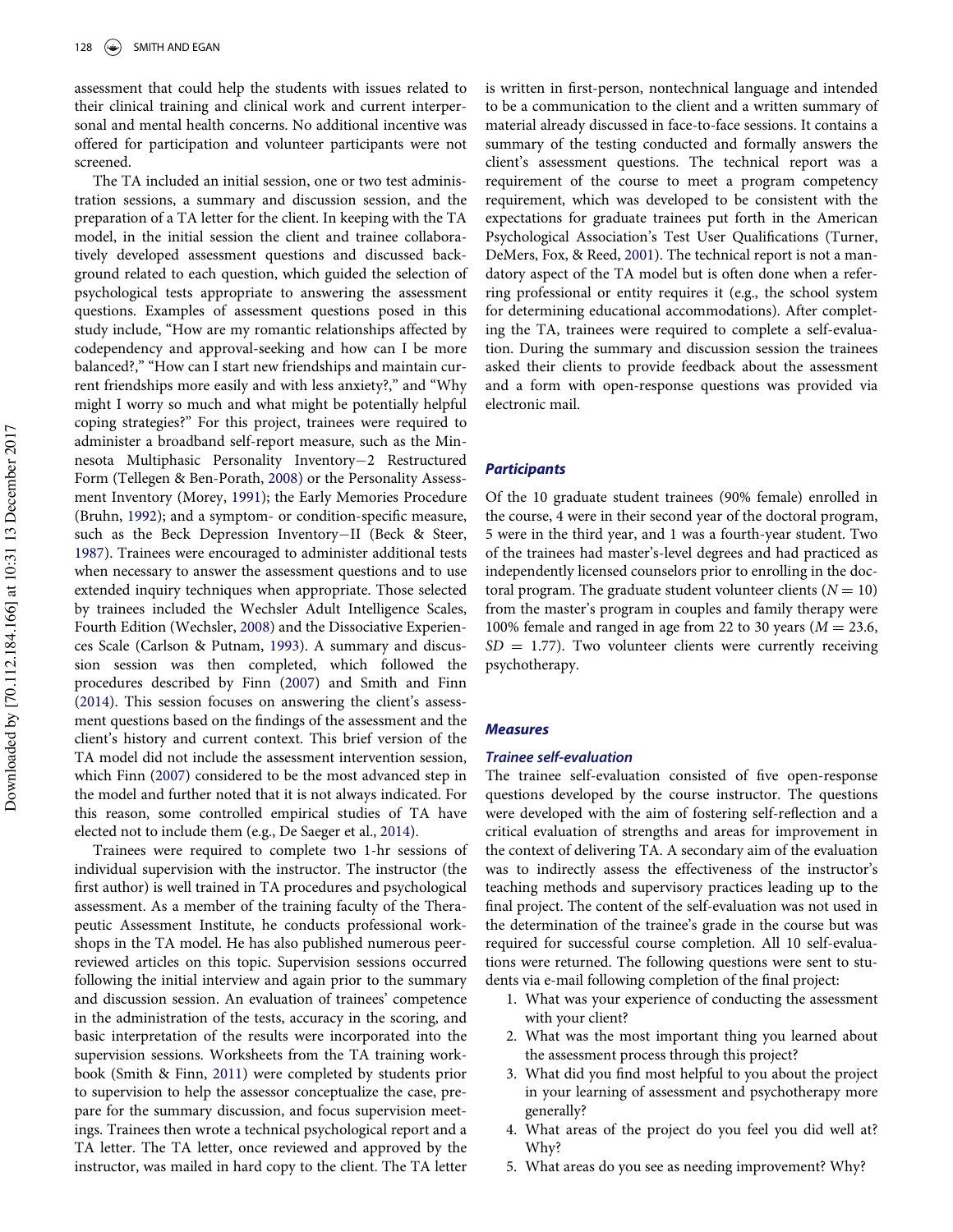# Client feedback form

The client feedback form consisted of five open-response questions that were developed by the course instructor to inform trainees of their clients' experiences of the TA. Five of the 10 client feedback forms were returned. No incentive was offered to the clients for completing the feedback form. The client feedback form was intended for the graduate trainee and was not used as a method of trainee evaluation in the course. The client feedback form included the following questions:

- 1. Briefly, what did you expect from the assessment and how well did the assessment meet your expectations?
- 2. What part(s) of the assessment did you find most valuable?
- 3. What part(s) of the assessment were least valuable?
- 4. What suggestions do you have for improving the way I [the trainee] do assessments?
- 5. Please give any other comments.

# Qualitative coding, reliability, and analysis

The open-ended responses from the trainee self-evaluations and client feedback forms were qualitatively coded using a directed content analysis approach (Hsieh & Shannon, [2005](#page-8-24)). In this approach, coding categories are predetermined and developed from prior research or existing theory. These initial coding categories are then used to code the data, and any data that cannot be coded are set aside for further analysis as either a subcategory or a representation of a new category. In this study, the core values of TA (Finn, [2009](#page-8-14)) and the course objectives were used to guide the development of coding categories for the trainee self-evaluations. The coding categories for the client feedback forms were developed using the four subscales of the  $AQ-2$  (Finn et al., [2000](#page-8-18)), a 48-item measure used to evaluate client experiences of psychological assessment: (a) new self-awareness/understanding, (b) positive accurate mirroring, (c) positive relationship with the examiner, and (d) negative feelings about the assessment. These four factors were directly translated into coding categories. The initial and final coding systems for the trainee self-evaluations and client feedback forms are presented in [Table 1.](#page-3-0) Each independent clause provided by the respondents was eligible for coding within one of the categories. Therefore, the same code could be given to

| Trainee responses                                                                                                                                                                                                                                                                                                         | Client responses                                                                                                                                                                                                                                                                                 |
|---------------------------------------------------------------------------------------------------------------------------------------------------------------------------------------------------------------------------------------------------------------------------------------------------------------------------|--------------------------------------------------------------------------------------------------------------------------------------------------------------------------------------------------------------------------------------------------------------------------------------------------|
| Interest or curiosity<br>Shifting perspective of TA/PA<br>Clinical utility<br>Intent/desire to use/learn TA/PA<br>Aptitude in TA techniques/skills<br>a) Competence<br>b) Challenges<br>Positive feelings about<br>a) TA/PA<br>b) Course/instructor<br>c) Assessment project<br>Congruence with value system <sup>a</sup> | New self-awareness or understanding<br>Positive accurate mirroring<br>Relationship with the assessor<br>a) Positive <sup>a</sup><br>b) Negative <sup>a</sup><br>Feelings about the assessment<br>a) Positive <sup>a</sup><br>b) Negative <sup>a</sup><br>Practical/relevant to life <sup>a</sup> |

<span id="page-3-1"></span><span id="page-3-0"></span>Note. TA/PA  $=$  Therapeutic Assessment/personality assessment. <sup>a</sup> Added during coding.

multiple independent clauses provided by the respondents. A clause could not be included in two coding categories.

Next, a doctoral-level graduate student (the second author) independently coded one case from both trainee and client questionnaires. Coding was conducted by extracting key phrases in a line-by-line manner from the raw data. Data were then either coded using an existing category or identified as a potential new category or subcategory. The researchers then conducted consensus coding on these two cases by establishing exemplars, modifying existing categories, and deriving new categories as needed. After consensus coding was repeated for another case from the trainee self-evaluations, the graduate student conducted independent coding of the remaining cases. The first author remained blind to the coding and conducted a reliability coding of three trainee self-evaluations and three client feedback forms selected at random. Reliability analyses yielded a Krippendorff's [\(2011](#page-8-25)) alpha of .84 for trainee evaluations and .80 for client feedback coding. Codes were entered into a Microsoft Excel file and frequencies and descriptive statistics for each coding category were calculated. We examined the frequency of codes at the macrolevel as well as the respondent and item levels. Based on the content of the codes within categories, we derived thematic descriptors of subcategories.

# **Results**

# Trainee self-evaluations

All trainee responses were categorized within the a priori categories, with one exception. [Table 2](#page-3-1) and [Figure 1](#page-4-0) show the percentage of overall coded responses within each category as well as the proportion of trainees who provided a response in each category. The three positive feelings categories were aggregated into one large category, due to the majority (64.52%) of the responses being captured by positive feelings for the assessment project.

#### Clinical utility

Nearly a quarter (24.71%) of the overall coded responses reflected the clinical utility of TA/PA. All of the trainees (100%) provided at least one response coded to indicate clinical utility. Responses in this category highlighted the clinical benefits of TA. Trainees described how TA (a) can be clinically meaningful and helpful, (b) facilitates the therapeutic alliance, Table 1. Qualitative coding system: Initial and final coding categories. (c) emphasizes collaboration, and (d) allows clients to be

Table 2. Trainee self-evaluations: Frequency of coded responses and number of respondents by category.

| Coding category                           | Frequency | Respondents <sup>a</sup> |
|-------------------------------------------|-----------|--------------------------|
| Clinical utility                          | 24.71%    | 10                       |
| Positive feelings toward TA/PA            | 18.24%    | 8                        |
| Intent or desire to use or learn TA/PA    | 17.65%    | 10                       |
| Competence in TA/PA techniques and skills | 15.88%    | 10                       |
| Shifting perspective of TA/PA             | 10.00%    | 9                        |
| Congruence with value system              | 8.24%     | 6                        |
| Needs improvement in TA/PA skills         | 5.29%     | 6                        |
| Interest or curiosity in TA/PA            | $0.00\%$  | 0                        |

Note. TA/PA  $=$  Therapeutic Assessment/personality assessment.  ${}^{a}N = 10.$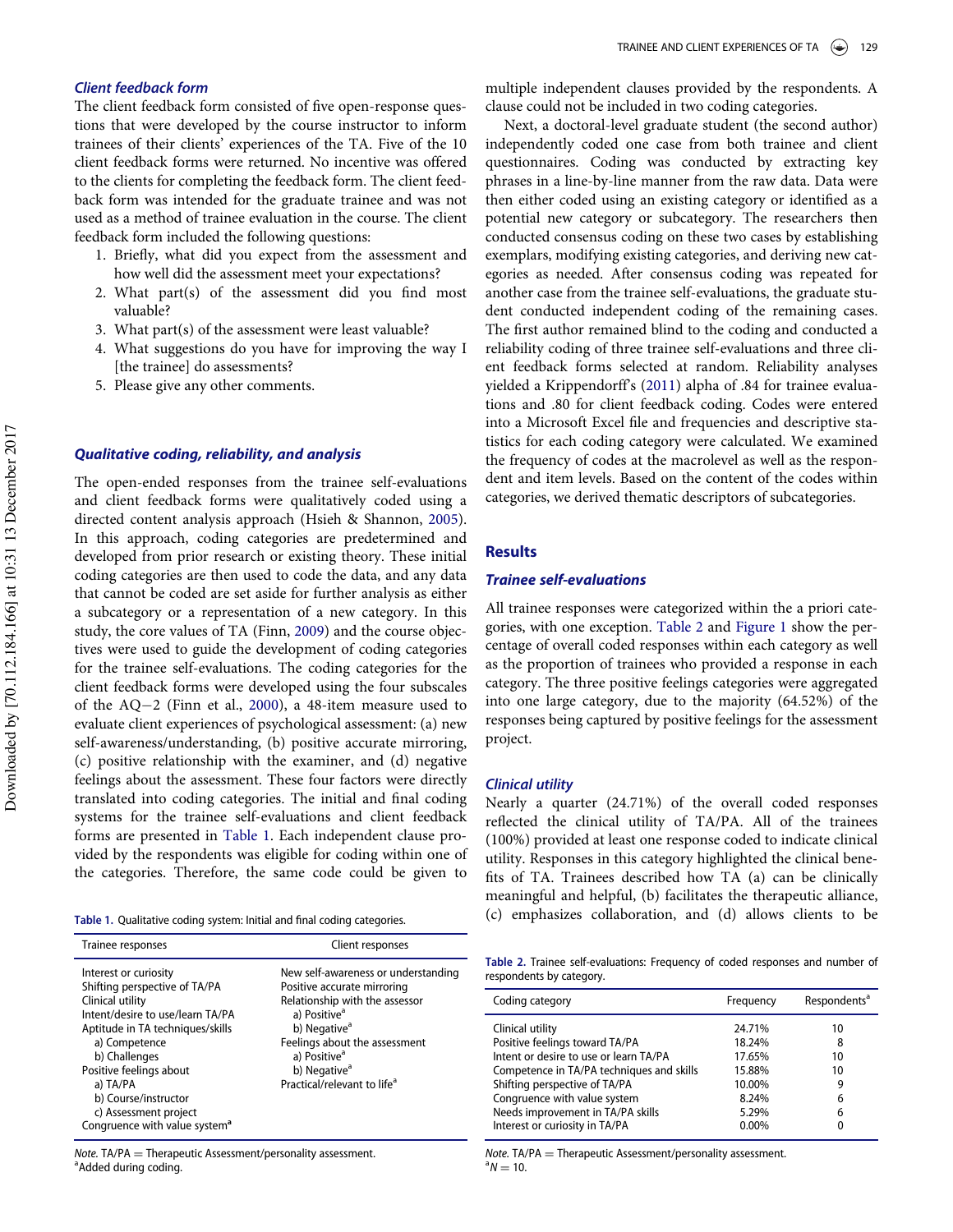<span id="page-4-0"></span>

Figure 1. Trainee self-evaluations: Percent of codes reflected by each category.

understood at a deep, therapeutic level. For example, 4 out of the 10 trainees expressed that TA is a powerful therapeutic tool, and 2 described TA as nonpathologizing. Other examples included facilitating greater depth of exploration ("I was able to talk with my client about her concerns on a deeper level than she has talked about with her own psychotherapist" [ID #1]; "The collaborative development of assessment questions lent itself to a genuine discussion of what was happening for my client and how she could address her concerns" [ID #10]) and reducing anxiety about the assessment:

My client was fairly transparent about her discomfort opening up about personal experiences as a part of the assessment, and presented as guarded during the beginning of our first meeting. I kept this in mind throughout our work together, making sure to check in with my client about her experiences, and empathizing with her hesitations and emotional discomfort. By our final session she appeared much more relaxed and expressed her increased comfort with the assessment process. (ID #2)

#### Positive feelings toward TA/PA

A notably large number of responses conveyed positive feelings toward TA/PA, the assessment project, and the course instructor (18.24% of codes; 80.00% of respondents included). Responses in this category reflected an appreciation for the opportunity to conduct a brief TA and described TA as rewarding, enjoyable, and helpful. Five of the 10 trainees verbalized their positive feelings directly; for example, "It was great!" (ID #8) or "I had a very positive experience" (ID #7). Other representative responses included these: "I really appreciated the opportunity to practice collaborative assessment" (ID #2), "It was rewarding to watch [my client] make novel connections based on the assessment results" (ID #5), and "It was motivating for me to see how powerful the experience was for my client" (ID #8).

#### Intent or desire to use or continue learning about TA/PA

All trainees expressed an intent or desire to use or continue learning about TA/PA (17.65% of codes; 100% of respondents). The responses in this category directly stated a desire to continue working with TA/PA, such as, "I would definitely do another one of these again" (ID #1). Other responses stated this intent more indirectly by identifying TA/PA skills and components in which they would like to gain more experience in the future; for example, "I want to increase my ability to use metaphors with clients" (ID #10). Other examples included the following: "Given that this was my first Therapeutic Assessment project, I believe that my comfort and skill level will continue to improve as I gain additional experience" (ID #4); "I would like to be able to communicate better with clients during feedback" (ID #8); and "Now that I have seen how to do TA, and got to try it myself, I can't imagine doing assessment any other way" (ID #9).

#### Competence in TA/PA skills

All trainees also expressed competence in TA/PA skills and techniques (15.88% of codes; 100% of respondents), which is expected given the nature of the fourth question, "What areas of the project do you feel you did well at? Why?" Four of the 10 trainees stated that they did well during the feedback portion of the assessment, and 5 reported being successful in collaborating or building rapport with their clients (e.g., "I did well developing rapport" [ID #3]). Other areas of competence included developing assessment questions, having respect for clients, using clinical skills appropriately (e.g., "I feel like I really 'got' the case conceptualization" [ID #9]), and executing a specific component of TA/PA (e.g., "The clinical interview [is an area] I am proud of"  $[ID #6]$ ).

#### Shifting perspective of TA/PA

Nearly every trainee recognized a shift in his or her perspective of TA/PA (10.00% of codes; 90.00% of respondents). This category is defined by responses that indicate the respondent's view of PA had changed since taking the course and conducting the assessment project. For example, two trainees learned that TA/PA could be a collaborative experience, contrary to their previously held view that clinicians must maintain the detached expert role during an assessment. Three trainees discovered that the assessment could be clinically useful (e.g., "It felt much more like therapy than an assessment, and that's not something I expected at the beginning of the term" [ID #1]). Other characteristic responses included the following: "[I discovered] that I can conduct an assessment while maintaining my integrity as a person and approach as a psychologist" (ID #3); "Assessment can be very specific; I had no idea that an assessment could be so thorough and comprehensive" (ID #6); and:

I learned that, contrary to popular belief, the assessment process can be quite collaborative. Popular opinion of testing often portrays assessment as unsupportive of client perspective or feedback. I envision a clinician spouting off a bunch of results that are not meaningful to a client's life, leaving the client feeling upset, unheard, and disempowered. However, it is now obvious that assessment does not have to mimic this stereotype. (ID #5)

### Congruence with personal value system

This category emerged during the coding procedures as a distinct theme. Some codes reflected that TA/PA techniques were congruent with the trainee's personal value system (8.24% of codes; 60.00% of respondents). These responses typically included descriptions of TA/PA as valuable, meaningful, or important. A consistent response was that TA techniques are congruent with how the trainee wants to function as a clinician: "The chance to develop assessment questions that were helpful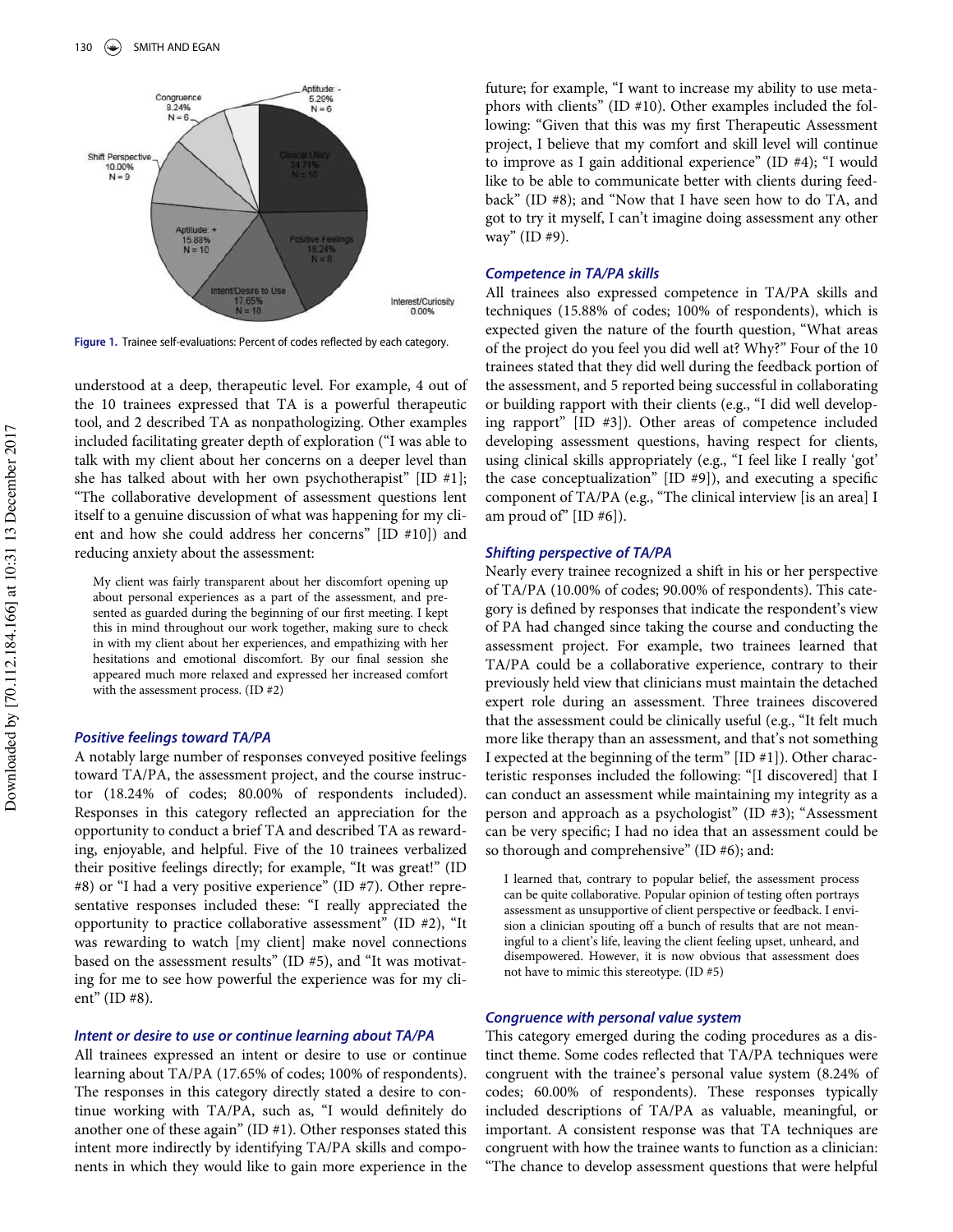<span id="page-5-1"></span>to my client—and in doing so, balance the power differential between myself and my client—was more congruent with my typical therapeutic orientation" (ID #2); "I think that being well-versed in assessment is important for any mental health clinician" (ID #5); and "I learned that assessment can be done in a way that fits who I am as a psychologist" (ID  $#9$ ).

#### Challenges in using TA/PA skills

A small portion of codes identified areas of difficulty or struggle in learning TA/PA skills and conducting the brief TA (5.29% of codes; 60.00% of respondents). Codes in this category expressed difficulty, frustration, or struggle in certain areas or with specific components of TA/PA. Areas of difficulty varied by respondent, and no overarching themes or patterns emerged. Some examples are as follows: "I have a hard time with the concept of holding 'knowledge' about my client and deciding within a session that they might not be in an appropriate place to hold that same information" (ID #2); "As I worked through the assessment process and received supervision this term, it became quite obvious that my understanding of the theoretical bases for different clinical perspectives is lacking" (ID #5); and "I forgot to administer a BAI or BDI, and felt rushed throughout this whole process" (ID #7).

#### Interest or curiosity

No codes were categorized as interest or curiosity in TA/PA.

# Client feedback

[Table 3](#page-5-0) and [Figure 2](#page-5-1) include the percentage of codes that fell into each category as well as the number of clients who endorsed each category.

#### Feelings about the assessment

Over one third of the coded responses reflected positive feelings about the assessment (37.78% of codes), a category all five clients endorsed. Four of the five clients found the assessment as a whole to be valuable, and two reported that the experience exceeded their expectations. Other clients expressed appreciation for the feedback session, the TA letter, or other specific components of TA/PA. Exemplars of this category included: "I really enjoyed this process" (ID #1), "Actually hearing about my results and how they relate to my questions and concerns

<span id="page-5-0"></span>Table 3. Client feedback: Frequency of coded responses by category and respondent.

| Coding category                         | Respondents <sup>a</sup> | Frequency |
|-----------------------------------------|--------------------------|-----------|
| New self-awareness or understanding     | 4                        | 17.78%    |
| Positive accurate mirroring             | 5                        | 11.11%    |
| Relationship with the assessor          |                          |           |
| a) Positive <sup>b</sup>                | 5                        | 14.44%    |
| b) Negative <sup>b</sup>                | 0                        | $0.00\%$  |
| Feelings about the assessment           |                          |           |
| a) Positive <sup>b</sup>                | 5                        | 37.78%    |
| b) Negative <sup>b</sup>                |                          | 6.67%     |
| Practical/relevant to life <sup>b</sup> |                          | 12.22%    |

 $N = 5.$ 

**b**Added during coding.



Figure 2. Client feedback: Percent of codes reflected by each category.

was really interesting and valuable" (ID #3), and "It was a great experience and I wish I could do it again!" (ID #5).

In contrast, negative feelings about the assessment were reflected by only 6.67% of codes (four of five clients). The particular aspect of TA/PA that the client disliked or felt uncomfortable with varied across respondents. Examples included, "I didn't like talking about the early childhood memories" (ID #1), and "I felt that it moved a little quickly from one thing to the next a couple of times" (ID #4).

# New self-awareness or understanding

A noteworthy proportion of responses were coded in the category of new self-awareness or understanding (17.78%, four of five clients). This category includes client accounts of gaining new insight about themselves or learning something unexpected from the assessment. Exemplars included "I didn't think three sessions would have as profound of an effect as they did" (ID #2), "It gives me tremendous insight into who I am and why I act the way I do" (ID #3), and "I really see myself in a different way than I did before the assessment" (ID #4).

### Relationship with the assessor

Notably, no clients expressed a negative relationship or negative aspects of their relationship with their assessor. Instead, all five clients expressed a positive relationship with their assessor (14.44% of codes). Responses ranged from direct positive statements, such as "My assessor was fantastic" (ID #1), to more specific aspects of the therapeutic alliance, such as "[The assessor] really listened to me and helped me to feel comfortable and safe" (ID #5). Other examples included: "In terms of working with [my assessor], I was truly impressed" (ID #2), "I felt [my assessor] conducted the entire assessment process professionally and empathetically" (ID #3), and "I was a little bit closed off when I went into the assessment but [my assessor] made me feel very comfortable and that I would be safe to share personal things and also explore my personality and relationships without fear" (ID #4).

#### Practical or relevant to life

This category, which emerged as distinct from the predetermined categories during the initial coding process, captured 12.22% of coded responses (four of five clients). Responses described the impact of the assessment on their current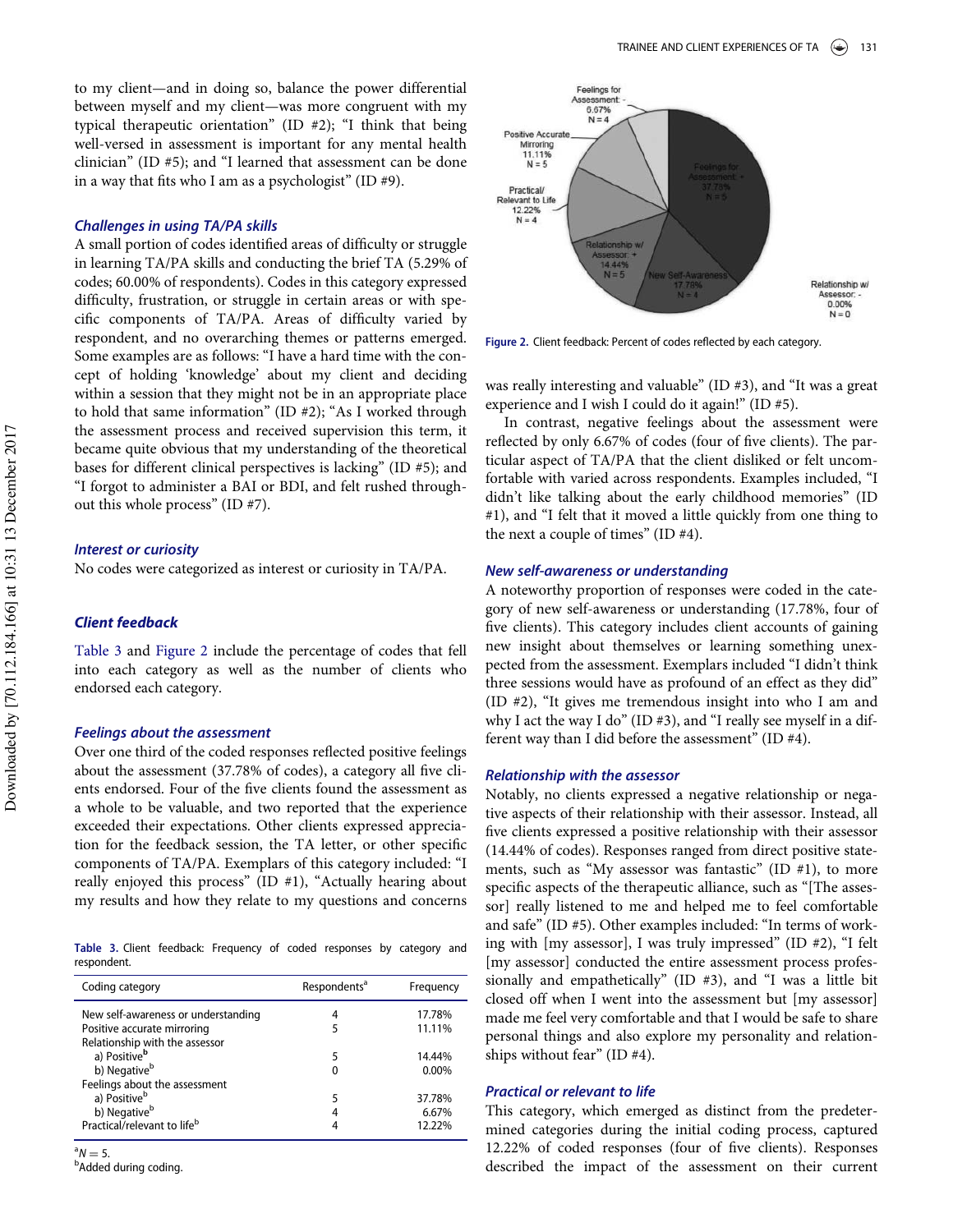functioning or the utility of the assessment experiences or findings in the clients' everyday lives. As a testament to the utility of the assessment, three clients suggested that the assessment project be required of or offered to all beginning psychological trainees. Other exemplars included: "[My assessor] did a wonderful job relating [the assessment] to my childhood and current functioning" (ID #3), "I noticed myself doing things differently (for the better) immediately after even the first session" (ID #4), and "I think anyone who wants to become a counselor should do this" (ID #5).

#### Positive accurate mirroring

All five clients stated an experience of positive accurate mirroring (11.11% of codes), which refers to the ability of the assessment or assessor to accurately capture and reflect aspects of the client that are congruent with his or her self-concept. Three clients stated that they felt understood by their assessor and two clients felt that their concerns and feelings were sufficiently validated. Other examples included: "I think much of the assessment results were things I knew about myself" (ID #3), "I was so impressed at how well understood I felt" (ID #5), and

There were several lines [in the TA letter] that I had to reread several times because they struck such chords (one was "The findings show that you might be minimizing the impact of your experiences."). Very simple statement, but very true, and no one has put it to me like that before. (ID #2)

#### **Discussion**

Although recent research demonstrates that training in psychological assessment has either remained stable or increased in the past decade, more research on student experiences of training in psychological assessment could help perpetuate an upward trend by identifying areas in need of improvement and more effective methods of training and conducting assessment. This qualitative study examined trainees' experiences of learning and then conducting a brief TA as part of a required doctoral course in PA. The results indicated high acceptability of PA when taught from the TA perspective. For example, all of the trainees conveyed the clinical utility of TA/PA, felt competent in particular skills and techniques of TA, and expressed an intent or desire to continue using or learning about TA/PA. The majority of the trainees' responses concerned the clinical utility of TA/PA and their positive feelings toward assessment. There was also a notable shift in student perspectives of TA/PA from dehumanizing, hierarchical, and pathologizing to collaborative and therapeutic. Finally, trainees expressed the unanticipated sentiment that TA was congruent with their personal and professional values. Further, the formal course evaluations administered by the university indicated high trainee ratings for the course and the instructor (course quality  $= 4.17$ , instructor = 4.30;  $5 = exceptional$ ,  $1 = poor$ ).

The results indicated not only a positive response from the trainees, but also an equally favorable response from their clients. Of those who responded to the follow-up questionnaire, the majority of responses conveyed positive feelings for the assessment and the assessor and no negative feelings toward

the assessor were expressed. These results suggest that the collaborative stance of the assessor, along with the other core values of TA, likely elicited the clients' positive responses. This interpretation of the results is augmented by empirical studies concerning the assessor-client relationship, which is fostered by the structure and techniques of the TA model (e.g., De Saeger et al., [2014;](#page-8-11) Hilsenroth et al., [2004](#page-8-12)). Further, client reports of experiencing positive accurate mirroring, indicating that the assessor made the client feel understood and validated, reflect a key component of the theory of change in TA: During the summary and discussion of findings, clients are first presented with information that is congruent with their self-view; in other words, they experience positive accurate mirroring. Then, in accord with self-verification theory, clients are presented with information that is slightly discrepant from their self-schemas (Finn, [2007](#page-8-23); Smith & Finn, [2014\)](#page-9-9). When clients become actively involved in changing and revising the ways in which they view themselves through the collaborative processes of TA, their self-schemas are more amenable to change (Finn et al., [2012\)](#page-8-7). The results from this study are consistent with this theory of change, in that client responses indicated experiencing new self-awareness and understanding. This explicit goal differs from traditional approaches to psychological assessment and highlights the clinical utility of the TA model and its effectiveness as a brief intervention.

No pattern emerged from the responses concerning areas of TA/PA in which the trainee could improve or needed additional training. Each response seemed to reflect a unique area of potential growth for the trainee. Similarly, no patterns emerged from the client responses concerning negative feelings toward the assessment process, but were instead a personal area of discomfort for the client. Last, and somewhat interesting, no trainee responses were coded in the a priori category of "interest or curiosity." In our experience of coding trainee responses, sentiments reflecting an implicit interest or curiosity in TA/PA were included in phrases that were ultimately coded under the "intent/desire to use/continue to learn about TA/ PA." Future research might consider posing more direct and distinct questions concerning these two areas.

Although there was no control group for comparison in this study, previous research supports the hypothesis that the core values of TA could be responsible for the high acceptability and positive feelings expressed by clients. In multiple studies comparing TA to traditional assessment (e.g., Ackerman et al., [2000](#page-8-10); Hilsenroth et al., [2004](#page-8-12)) or other brief intervention (De Saeger et al., [2014](#page-8-11)), clients in the TA condition reported acceptability or satisfaction as high as or higher than the comparison condition.

The category that emerged in the client feedback, which we labeled practical or relevant to life, is an interesting result. This finding has significant overlap with the trainee perspective of the TA having clinical utility; that is, it is useful in the endeavor of helping the client with his or her concerns. It is a question to be tested as to whether this theme would emerge with a clinical population, who arguably expect that an intervention with a psychologist will be relevant to their lives, or whether this is an anomaly attributable to the client sample and the assessors involved. With a fairly pervasive rhetoric concerning the limited therapeutic benefit of psychological assessment, it very well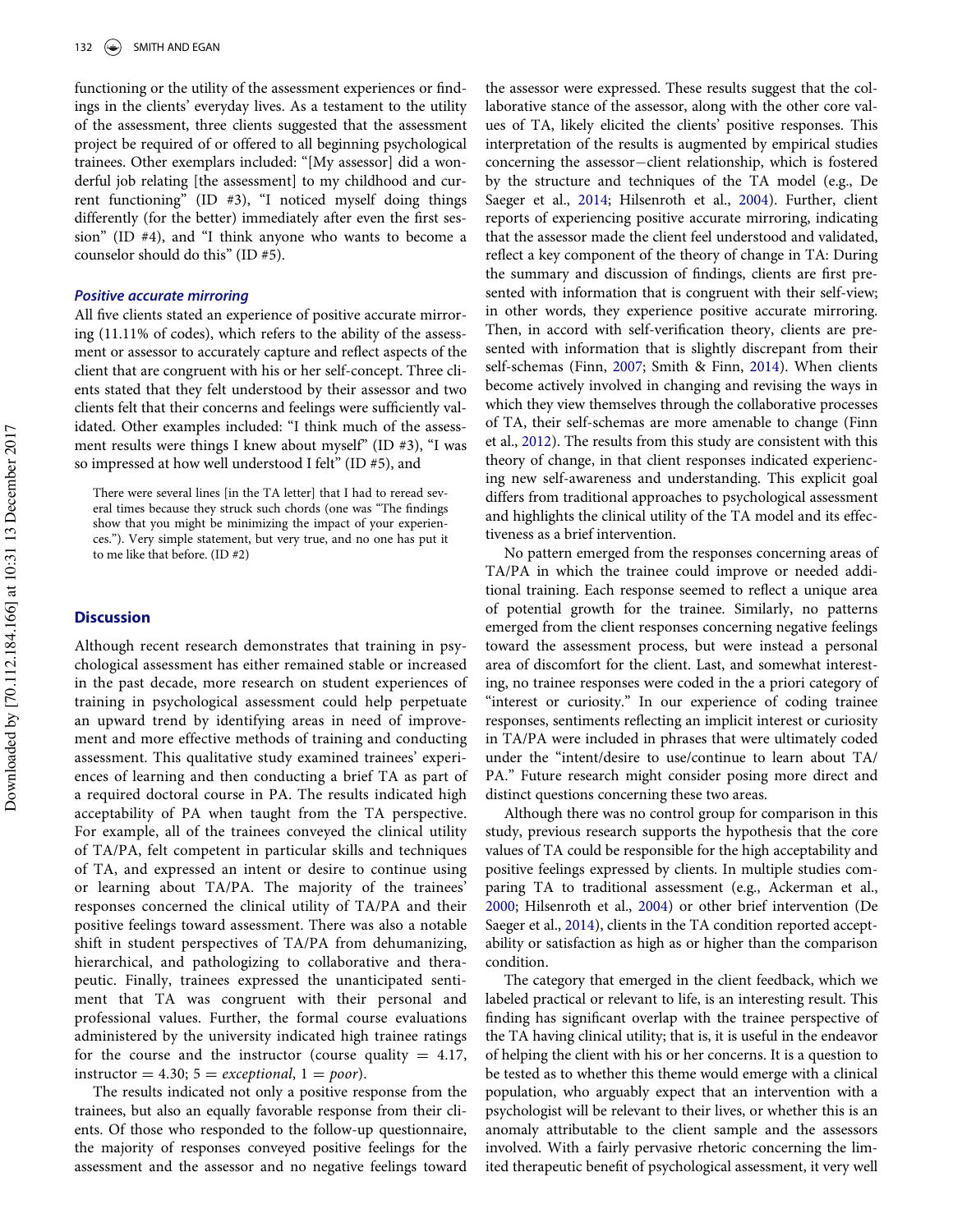could be that this sample of student "clients" also entered into the TA with a set of expectations about the process and outcome. It is plausible that our findings regarding clients finding the TA useful were a reflection of a shift in perspective that is similar to the sentiment expressed by the assessors. This is deserving of further inquiry. Further, clients who were also in training in a mental health field might have been more tolerant of the assessor's anxieties and could have identified with the assessor's efforts. This study needs to be replicated with a clinical population.

Despite the obvious limitation of this study being from one course in a particular type of doctoral training program, the results are likely to be applicable to two types of training programs, which would benefit from the integration of a TA perspective in teaching psychological assessment: humanistically and interpersonally oriented programs, arguably more often core to programs adhering to the practitioner-scholar training model, and clinical science programs. Concerning the former, TA emphasizes collaboration and renders psychological assessment less pathologizing, which is consistent with the values of training programs that are more interpersonal or humanistic in nature. The historical development of TA from the school of humanistic psychology (Finn, [2007;](#page-8-23) Fischer, [1985/1994\)](#page-8-6) attests to the complementarity of this approach within a humanistic training program. Our results indicating a shift in perspective, particularly trainees' surprise at how collaborative and Therapeutic Assessment can be, is evidence of the division between the ideology of humanistic training and the marginalization and portrayal of psychological assessment, albeit inaccurate in many ways. Our findings indicate that TA runs contrary to the depiction of psychological assessment as dehumanizing, unsupportive, and meaningless to the client and to the endeavor of effective intervention and reduction of suffering. The unanticipated theme arising in trainee responses concerning the congruence of TA with their personal and professional values furthers supports our assertion of TA fitting within the interpersonal and humanistic traditions.

Clinical science programs could also benefit from teaching psychological assessment and PA from the TA perspective. A widespread view among clinical science programs is that psychological assessment has little treatment and clinical utility (e.g., Hunsley & Mash, [2007\)](#page-8-26). Our results unequivocally indicated that trainees saw the value and clinical utility of TA/PA. Additionally, the growing body of research on TA supports its utility for a variety of clinically meaningful outcomes from symptom improvement (e.g., Finn & Tonsager, [1992;](#page-8-8) Smith et al., [2010\)](#page-9-5) to engagement in indicated services (e.g., Ougrin et al., [2008](#page-8-13)) and preparation for treatment (e.g., De Saeger et al., [2014](#page-8-11); Smith et al., [2015](#page-9-6)). TA could serve as a bridge between antiquated views concerning the usefulness of assessment and achieve acceptability among trainees and practicing psychologists, in turn increasing its use and improving training.

Despite the potential benefits and positive student responses to teaching from a TA perspective, implementing a quality curriculum will be a challenge without training instructors how to teach and supervise TA. The Therapeutic Assessment Institute currently offers training for clinical application of the TA model. However, formal training in TA instruction and supervision currently needs to be developed. Clinical training in the model to competence or certification level, followed by consultation with instructors teaching courses on TA or from a TA perspective, is the perhaps the best available pathway at this time. Further, there is some evidence that clinicians being trained in TA are sometimes challenged personally as well as professionally when working with clients (Finn, [1998](#page-8-16); Haydel, Mercer, & Rosenblatt, [2010](#page-8-27)) and that confronting such challenges is an integral part of learning to practice TA effectively (Finn, [2005\)](#page-8-28). Nevertheless, we suggest incorporating TA principles and procedures into the existing required sequence of psychological assessment courses. The way in which the course was taught in this study demonstrates that TA can be incorporated into existing course work.

# Limitations

The primary limitations of this study are the characteristics of the sample and the lack of a control group. The size of the sample is small, with only 10 trainees and five clients. These trainees might have held a view of assessment that is different from that of other programs. For this reason, understanding the context of the program and how trainees view assessment is critical to effectively teaching a course such as this. Assessing this early on in class and with program faculty is highly recommended. Further, the sample comes from one program at one university with one instructor. The type of program limits generalizability of the findings as it might differ greatly from other training programs. An interesting question for future research is a comparison of counseling and clinical psychology training programs, which could differ in their respective views of psychological assessment and the messages conveyed to trainees.

The course instructor was particularly well trained to teach a course from the TA perspective and had extensive experience and training in the model, as well as consultation from experts in the TA community concerning teaching TA. As already mentioned, the issue of training instructors in the TA model is a barrier to implementation. Further, the study design poses some limitations, including the retrospective nature and use of a measure designed by the course instructor but not intended for qualitative analysis. As such, we were unable to query responses to clarify their meaning, which might have helped align our theoretically derived coding system with the measure. Nevertheless, the researchers found very few examples where a query would have been beneficial. Similarly, the client feedback form was created by the course instructor to assess the client perspective of the TA to inform the trainee. Coding of the responses were based on the four factors of the  $AQ-2$ . However, the results indicated that client responses mapped well the  $AQ-2$  and that coding could be done with high interrater reliability.

Replication of these results with treatment-seeking rather than volunteer clients is also an important limitation and next step. Relatedly, there is some inherent risk in not screening the volunteers for certain neurological and psychiatric conditions, suicidality, and other concerns that could have affected the assessment and therefore the training aims and generalizability of the findings. The low rate of client response is also an issue. However, client responses were largely intended to support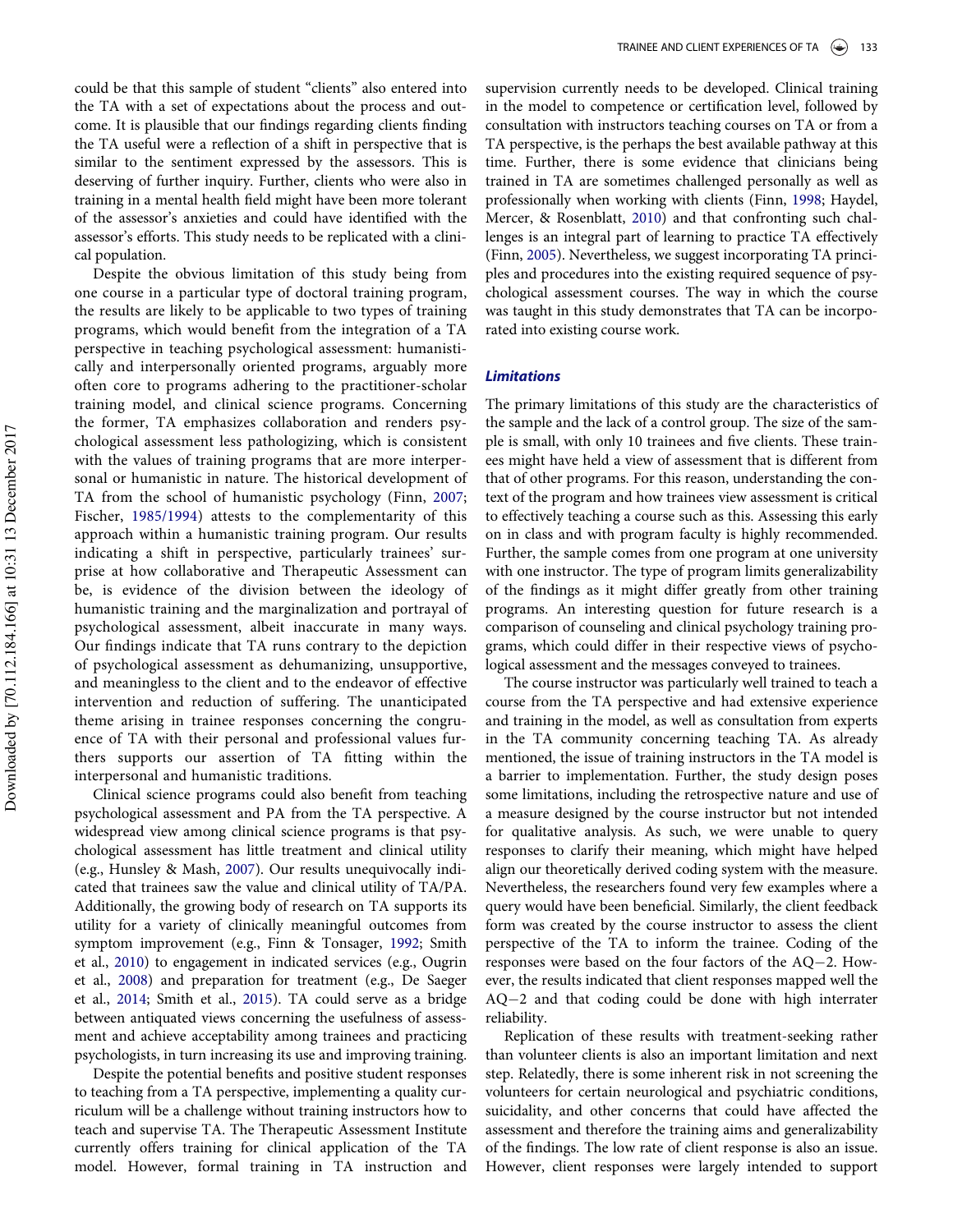<span id="page-8-28"></span><span id="page-8-16"></span>trainee experiences of the TA. A number of studies already report the high acceptability of the TA model from the client's perspective (e.g., Tharinger et al., [2009](#page-9-12)). Last, we did not conduct a joint feedback session between the assessor, client, and the client's psychotherapist, as would be best practice in the TA approach (see Smith et al., [2015](#page-9-6)). However, this arrangement is not always feasible and would have only applied to 2 of the 10 clients.

# <span id="page-8-23"></span><span id="page-8-14"></span><span id="page-8-7"></span>Conclusion

<span id="page-8-18"></span><span id="page-8-8"></span><span id="page-8-6"></span>Despite the limitations of this study and the existing barriers to implementing a TA-based assessment training curriculum, the results provide evidence of positive trainee experiences with PA when taught from a TA perspective. This study also offers an example of how TA can be integrated into the existing required course in graduate training in PA in a manner that renders psychological assessment more acceptable and clinically useful to graduate trainees. Last, the coding categories offer a blueprint for the development of a measure to assess trainees' experiences of learning and practicing TA. Monitoring the experience of trainees, as well as assessing the effectiveness of teaching methods via evaluations of fidelity to the model and clinical effectiveness, would undoubtedly lead to improvements in teaching practices and curricula development. This is an area of training in TA and PA that is currently underdeveloped. Early training experiences that foster interest, shift perspectives, and lead to an appreciation of the clinical utility of psychological assessment are an important factor for continuing the revival of assessment in professional practice.

## <span id="page-8-27"></span><span id="page-8-26"></span><span id="page-8-24"></span><span id="page-8-12"></span><span id="page-8-1"></span>Funding

<span id="page-8-25"></span>Justin D. Smith received support from National Institute on Drug Abuse Grant DA027828 awarded to C. Hendricks Brown for the Center for Prevention Implementation Methodology for Drug Abuse and Sex Risk Behavior.

## <span id="page-8-3"></span>References

- <span id="page-8-15"></span><span id="page-8-10"></span>Ackerman, S. J., Hilsenroth, M. J., Baity, M. R., & Blagys, M. D. (2000). Interaction of therapeutic process and alliance during psychological assessment. Journal of Personality Assessment,  $75$ , 82-109. doi[:10.1207/S15327752JPA7501\\_7](http://dx.doi.org/10.1207/S15327752JPA7501_7)
- <span id="page-8-21"></span><span id="page-8-2"></span>Beck, A. T., & Steer, R. A. (1987). Beck Depression Inventory manual. San Antonio, TX: Psychological Corporation.
- <span id="page-8-20"></span><span id="page-8-19"></span>Bruhn, A. R. (1992). The Early Memories Procedure: A projective test of autobiographical memory, part 1. Journal of Personality Assessment, 58,  $1 - 15$ .
- <span id="page-8-22"></span><span id="page-8-9"></span>Carlson, E. B., & Putnam, F. W. (1993). An update on the Dissociative Experiences Scale. Dissociation: Progress in the Dissociative Disorders, 6  $(1), 16 - 27.$
- <span id="page-8-4"></span><span id="page-8-0"></span>Clemence, A. J., & Handler, L. (2001). Psychological assessment on internship: A survey of training directors and their expectations for students. Journal of Personality Assessment, 76, 18-47.
- <span id="page-8-13"></span><span id="page-8-5"></span>Curry, K. T., & Hanson, W. E. (2010). National survey of psychologists' test feedback training, supervision, and practice: A mixed methods study. Journal of Personality Assessment, 92, 327-336. doi[:10.1080/](http://dx.doi.org/10.1080/00223891.2010.482006) [00223891.2010.482006](http://dx.doi.org/10.1080/00223891.2010.482006)
- <span id="page-8-17"></span><span id="page-8-11"></span>De Saeger, H., Kamphuis, J. H., Finn, S. E., Smith, J. D., Verhuel, R., van Busschbach, J. J. V., … Horn, E. (2014). Therapeutic Assessment promotes treatment readiness but does not affect symptom change in

patients with personality disorders: Findings from a randomized clini-cal trial. Psychological Assessment, 26, 474–483. doi[:10.1037/a0035667](http://dx.doi.org/10.1037/a0035667)

- Finn, S. E. (1998). Teaching Therapeutic Assessment in a required graduate course. In L. Handler & M. Hilsenroth (Eds.), Teaching and learning personality assessment (pp. 359-373). Mahwah, NJ: Erlbaum.
- Finn, S. E. (2005). How psychological assessment taught me compassion and firmness. Journal of Personality Assessment,  $84, 29 - 32$ .
- Finn, S. E. (2007). In our client's shoes: Theory and techniques of Therapeutic Assessment. Mahwah, NJ: Erlbaum.
- Finn, S. E. (2009). Core values in Therapeutic Assessment. Retrieved from <http://www.therapeuticassessment.com>
- Finn, S. E., Fischer, C. T., & Handler, L. (Eds.). (2012). Collaborative/Therapeutic Assessment: A casebook and guide. Hoboken, NJ: Wiley.
- Finn, S. E., Schroeder, D. G., & Tonsager, M. E. (2000). The Assessment Questionnaire-2 ( $AQ-2$ ): A measure of clients' experiences with psychological assessment. Unpublished manuscript, Center for Therapeutic Assessment, Austin, TX.
- Finn, S. E., & Tonsager, M. E. (1992). Therapeutic effects of providing MMPI-2 test feedback to college students awaiting therapy. Psycholog-ical Assessment, 4, 278-287. doi[:10.1037/1040-3590.4.3.278](http://dx.doi.org/10.1037/1040-3590.4.3.278)
- Fischer, C. T. (1994). Individualizing psychological assessment. Mahwah, NJ: Erlbaum. (Original work published 1985).
- Handler, L., Fowler, J. C., & Hilsenroth, M. J. (1998). Teaching and learning issues is an advanced course in personality assessment. In L. Handler & M. J. Hilsenroth (Eds.)., Teaching and learning personality assessment (pp. 431-452). Mahwah, NJ: Erlbaum.
- Handler, L., & Smith, J. D. (2012). Education and training in psychological assessment. In J. R. Graham & J. A. Naglieri (Eds.), Handbook of assessment psychology (2nd ed., Vol. 10, pp.  $211-238$ ). New York, NY: Wiley.
- Haydel, M. E., Mercer, B. L., & Rosenblatt, E. (2010). Training assessors in Therapeutic Assessment. Journal of Personality Assessment, 93, 16-22.
- Hilsenroth, M. J., Peters, E. J., & Ackerman, S. J. (2004). The development of therapeutic alliance during psychological assessment: Patient and therapist perspectives across treatment. Journal of Personality Assessment, 83, 332-344. doi:10.1207/s15327752 jpa8303\_14
- Hsieh, H.-F., & Shannon, S. E. (2005). Three approaches to qualitative content analysis. Qualitative Health Research, 15, 1277-1288.
- Hunsley, J., & Mash, E. J. (2007). Evidence-based assessment. Annual Revew of Clinical Psychology, 3, 29-51. doi:[10.1146/annurev.](http://dx.doi.org/10.1146/annurev.clinpsy.3.022806.091419) [clinpsy.3.022806.091419](http://dx.doi.org/10.1146/annurev.clinpsy.3.022806.091419)
- Krippendorff, K. (2011). Agreement and information in the reliability of coding. Communication Methods and Measures,  $5(2)$ ,  $93-112$ . doi:[10.1080/19312458.2011.568376](http://dx.doi.org/10.1080/19312458.2011.568376)
- Krishnamurthy, R., VandeCreek, L., Kaslow, N. J., Tazeau, Y. N., Miville, M. L., Kerns, R., … Benton, S. A. (2004). Achieving competency in psychological assessment: Directions for education and training. Journal of Clinical Psychology, 60, 725-739. doi:[10.1002/jclp.20010](http://dx.doi.org/10.1002/jclp.20010)
- Laine, C., & Davidoff, F. (1996). Patient-centered medicine: A professional evolution. Journal of the American Medical Association, 275(2),  $152 - 156.$
- Martin, H. (2009). A bright future for psychological assessment. Psychotherapy Bulletin,  $44$ ,  $23-26$ .
- Morey, L. C. (1991). Personality Assessment Inventory professional manual. Odessa, FL: Psychological Assessment Resources.
- Newman, M. L., & Greenway, P. (1997). Therapeutic effects of providing MMPI-2 test feedback to clients at a university counseling service: A collaborative approach. Psychological Assessment,  $9(2)$ , 122–131. doi:[10.1037/1040-3590.9.2.122](http://dx.doi.org/10.1037/1040-3590.9.2.122)
- Norcross, J. C., Karpiak, C. P., & Santoro, S. O. (2005). Clinical psychologists across the years: The Division of Clinical Psychology from 1960 to 2003. Journal of Clinical Psychology, 61, 1467-1483. doi[:10.1002/](http://dx.doi.org/10.1002/jclp.20135) [jclp.20135](http://dx.doi.org/10.1002/jclp.20135)
- Ougrin, D., Ng, A. V., & Low, L. (2008). Therapeutic Assessment based on cognitive-analytic therapy for young people presenting with self-harm: Pilot study. Psychiatric Bulletin, 32, 423-426. doi:[10.1192/pb.](http://dx.doi.org/10.1192/pb.bp.107.018473) [bp.107.018473](http://dx.doi.org/10.1192/pb.bp.107.018473)
- Ougrin, D., Zundel, T., Ng, A. V., Habel, B., & Latif, S. (2013). Teaching Therapeutic Assessment for self-harm in adolescents: Training